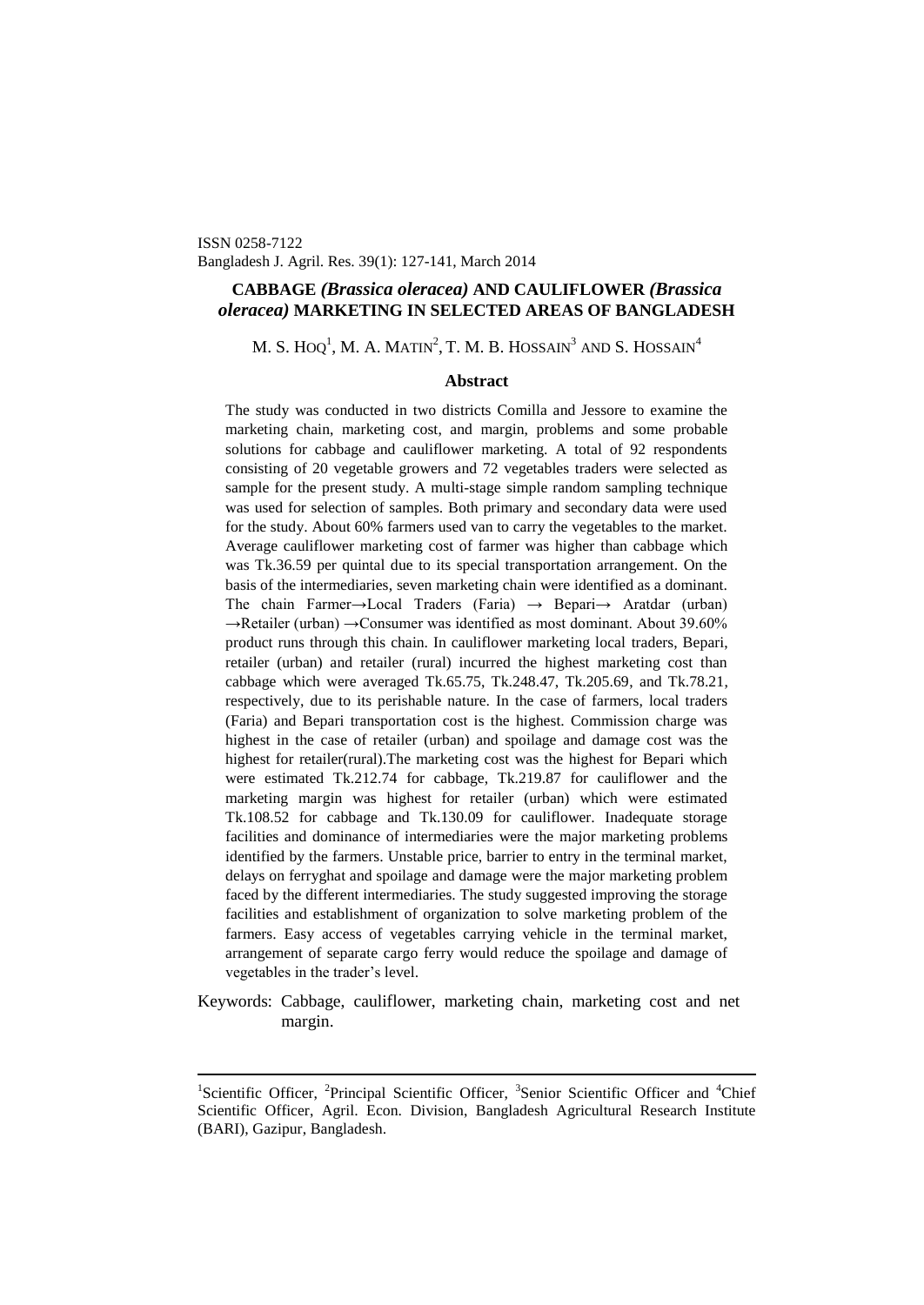## **Introduction**

Bangladesh is an agro-economy based country. Vegetable production is very suitable here due to fertile land and environment. Vegetable contributes an important share to the total agricultural export in Bangladesh. Vegetables and crops sub-sector also contributes an important share to the agricultural GDP which is near about 9.71 % (Bangladesh Economic Review-2013).

More than 90 different vegetables are grown in Bangladesh. Vegetables are grown in about 4.52 lakh hectares of cultivated land in Bangladesh. Current production of vegetables is about 3.06 million mt. In the year 2010-2011, national production of winter vegetables were 1.59 million mt and production area were 1.90 lakh hectares. In the year 2010-11, national production of cauliflower and cabbage were 1.68 lakh mt and 2.07 lakh mt, respectively, and production area were 0.165 lakh hectares and 0.158 lakh hectares, respectively, (BBS 2011). So, cabbage and cauliflower contributes 23.58% of the total winter vegetables production. Vegetables play an important role in solving the problems of food production and providing a balance diet. Vegetables not only meet home requirements but also the important source of income for the farmers and traders. To recover people from malnutrition, consumption of vegetables need to be increased. So, vegetables play a significant role in nutritional improvement, employment generation, food and financial security of the people of Bangladesh.

The cole crops reduce the risk of cancer, particularly cancer of alimentary canal and respiratory tract. The cole crop, a very important group of winter season vegetables, includes cauliflower, cabbage, khol rabi, broccoli, brussels, sprouts, and chinese cabbage (M. K. wadhwani and T. S. Bhogal, 2003). Of these, cabbage and cauliflower are the two most important winter vegetables grown in Bangladesh.

Cabbage and cauliflower are the important source of vitamin A, C, and K, iron, and calcium, etc. which are important to the consumer as a nutritional value. Production and marketing of such vegetables are labour intensive and these create more employment opportunities. Although several studies have been conducted earlier to highlight the socio-economic consequences and problem and prospect of different vegetables. But the number of marketing studies of the proposed vegetables is very scanty. So, the present attempt has been made to focus the cost and margin of the different levels through the marketing chain, Problems and solutions which will fill gap in the marketing study arena.

## **Objectives of the study were to:**

1. know the marketing cost and mode of transportation at farmer's level;

2. identify the major marketing chain of cabbage and cauliflower;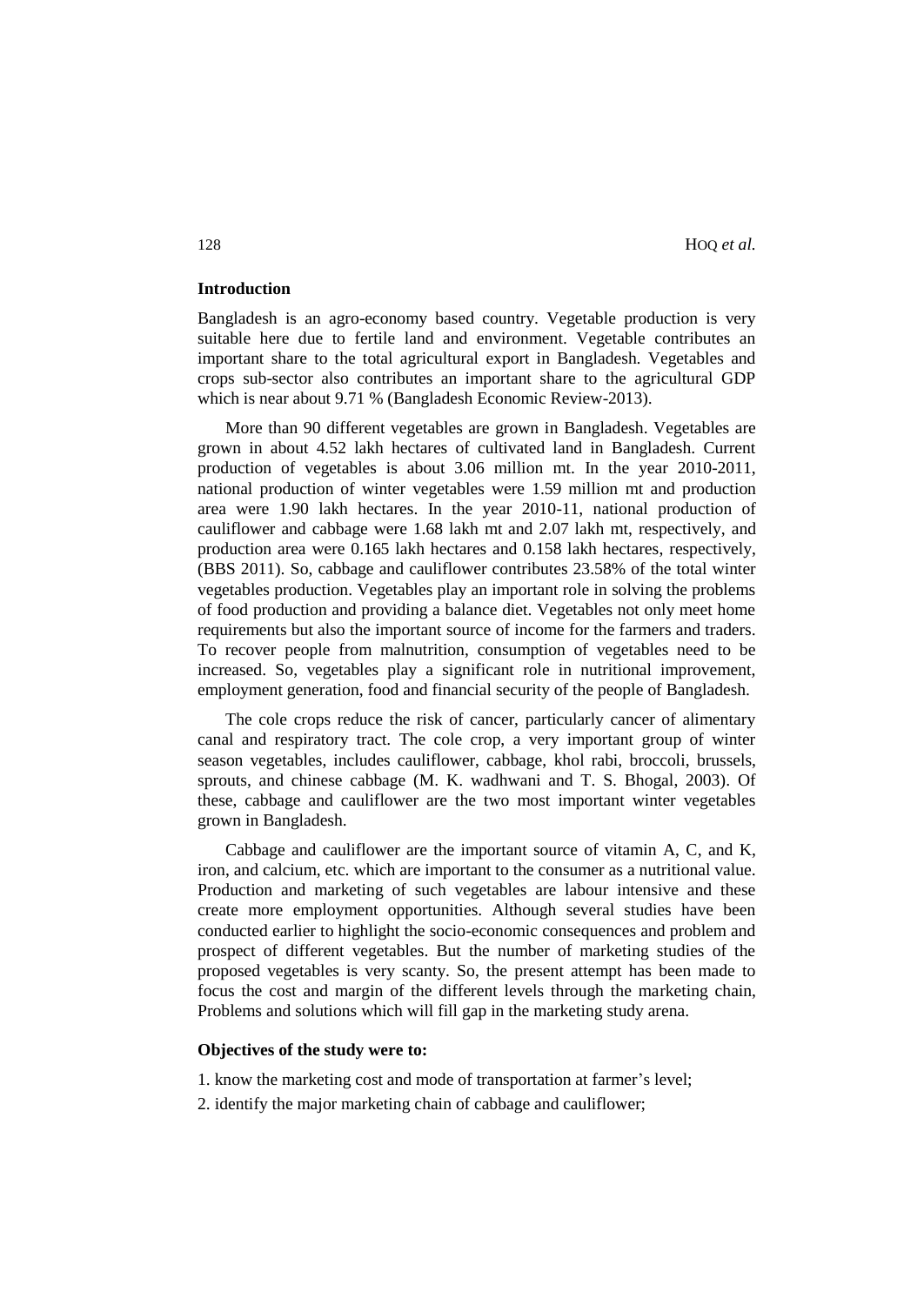3. estimate marketing cost and margin at different levels of intermediaries, and

4. identify the major marketing problems and suggest for upgrade the system.

#### **Materials and Method**

## **(a) Sampling technique adopted**

Two winter vegetables, namely cabbage and cauliflower were selected from the two districts, such as Comilla and Jessore of Bangladesh on the basis of intensive growing area of the selected vegetables. Major consuming area was selected as Farmgate in Dhaka city. A total of 92 respondents consisting of 20 vegetable growers and 72 vegetable traders were selected as sample from two areas. Out of 20 vegetables growers taking 10 from each district and out of 72 vegetable traders taking 36 from each district were purposively selected for the present study. As sample size 5 farmers, 4 local traders (Faria), 4 Bepari, 4 Arathdar, and 6 retailers (3 rural  $+$  3 urban) for each vegetable of each area were selected. Thus the total sample size was 20 farmers, 16 Farias, 16 Beparis, 16 Arathdars, and 24 retailers for the study.

## **(b) Method of data collection and period of study**

Data related to the vegetables were collected from both primary and secondary sources. Researcher himself conducted the survey and collected primary data through direct interview with respondents. The secondary data were collected from renowned national and international organizations, journals, articles, reports, and internet files. For the study, data were collected during the period from January to March 2012. The data were collected through face to face interview with the respondent.

## **(c) Analytical technique adopted**

#### **Marketing margin**

Marketing margin included marketing cost and profit or loss of all intermediaries in the marketing chain. For determining marketing margin of any commodity, the following formula was used:

 $GM_{ii} = PR_{ii} - PP_{ii}$ 

Where,

 $GM_{ij}$  = Gross margin (Tk/quintal) for ith intermediary of jth vegetables.

 $PR_{ii}$  = Price received (Tk/quintal) for ith intermediary of jth vegetables.

 $PP_{ij}$  = Price paid (Tk/quintal) by ith intermediary of jth vegetables.

and,  $NM_{ii} = GM_{ii}$ - $MC_{ii}$ . Where,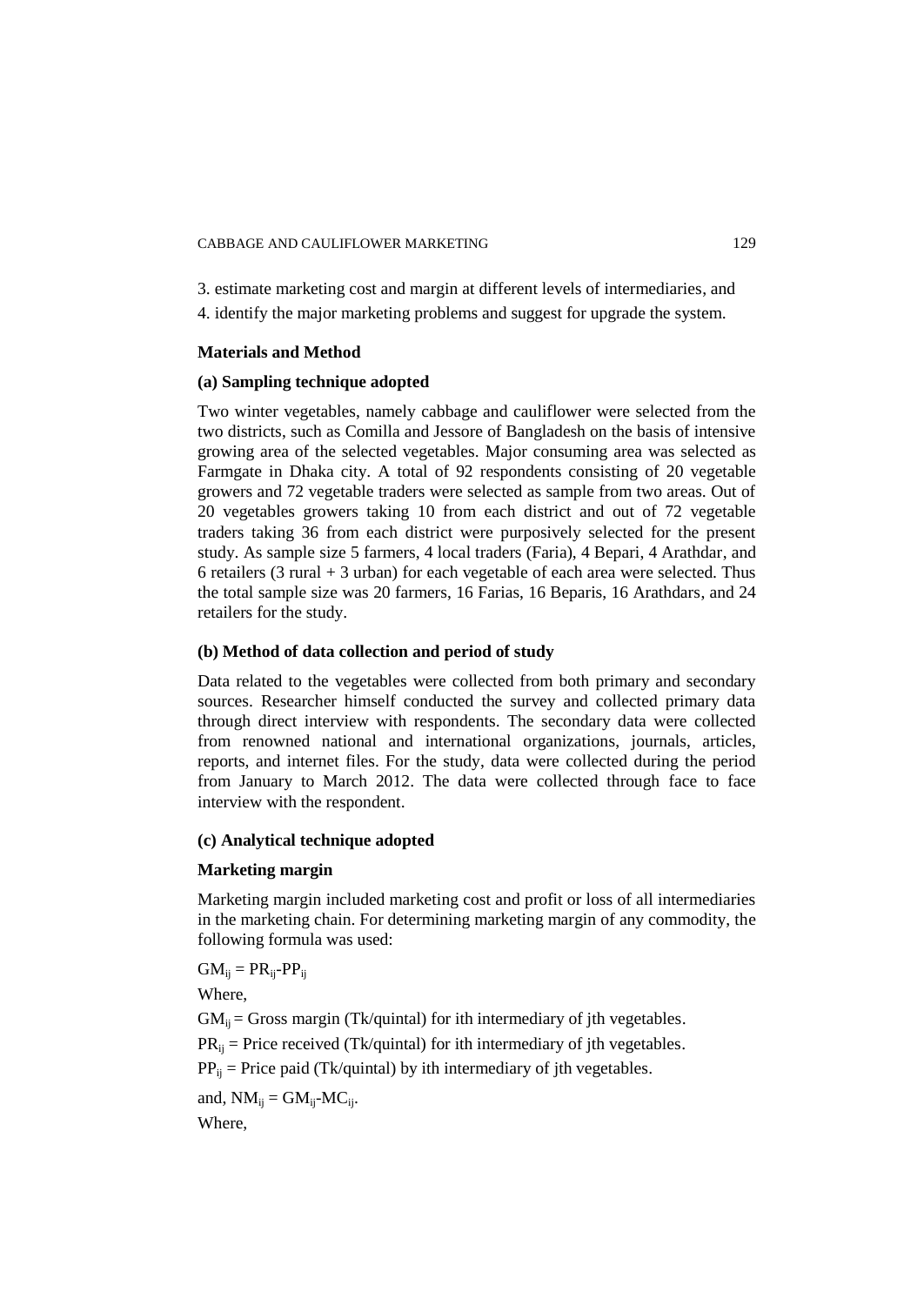$NM_{ii}$  = Net margin (Tk./quintal) for ith intermediary of jth vegetables.

 $MC_{ij}$  = Marketing cost incurred (Tk./quintal) by ith intermediary of jth vegetables.

### **Results and Discussion**

## **Marketing cost of selected vegetables by farmer**

Farmers are the starting point of the marketing. Farmers used different means of transportation to carry selected vegetables for sale in the market. It was revealed from Table 1 that, on an average, 60% vegetables growers used van and 20% farmers used van with diesel engine. The other modes of transportation were head and shoulder, rickshaw, and bye-cycle.

#### **Table 1. Mode of transportation used by the farmer in the study area.**

|                        |         |             | (Tk./quintal) |  |  |  |
|------------------------|---------|-------------|---------------|--|--|--|
|                        |         | % of Farmer |               |  |  |  |
| Mode of Transport      | Comilla | Jessore     | Average       |  |  |  |
| Head and shoulder      | 10      | 10          | 10            |  |  |  |
| Rickshaw               | 10      | 5           | 7.5           |  |  |  |
| Bye-cycle              | 0       | 5           | 2.5           |  |  |  |
| Van                    | 60      | 60          | 60            |  |  |  |
| Van with diesel engine | 20      | 20          | 20            |  |  |  |

It was observed from the Table 2 that the average marketing cost of cauliflower was higher than cabbage, which was Tk. 36.59 per quintal because of its flowering system. For this, cauliflower needs special transportation arrangement. For cabbage, the marketing cost was Tk.28.85 per quintal. This cost varied from vegetable to vegetable. Transportation cost was the major cost item for both of the vegetables and followed by market toll, personal cost, and sweeper cost, respectively.

|  | Table 2. Marketing cost of selected vegetables by farmer in all areas. |
|--|------------------------------------------------------------------------|
|--|------------------------------------------------------------------------|

(Tk./quintal)

|                     | Cabbage      |                    | Cauliflower  |                 |
|---------------------|--------------|--------------------|--------------|-----------------|
| Marketing cost item | Average cost | % of total<br>cost | Average cost | % of total cost |
| Transportation      | 17.4         | 60.31              | 22.04        | 60.24           |
| Market toll         | 4.10         | 15.44              | 5.47         | 14.96           |
| Sweeper             | 2.35         | 8.15               | 1.80         | 4.92            |
| Personal cost       | 5.00         | 17.33              | 7.28         | 19.88           |
| Total               | 28.85        | 100                | 36.59        | 100             |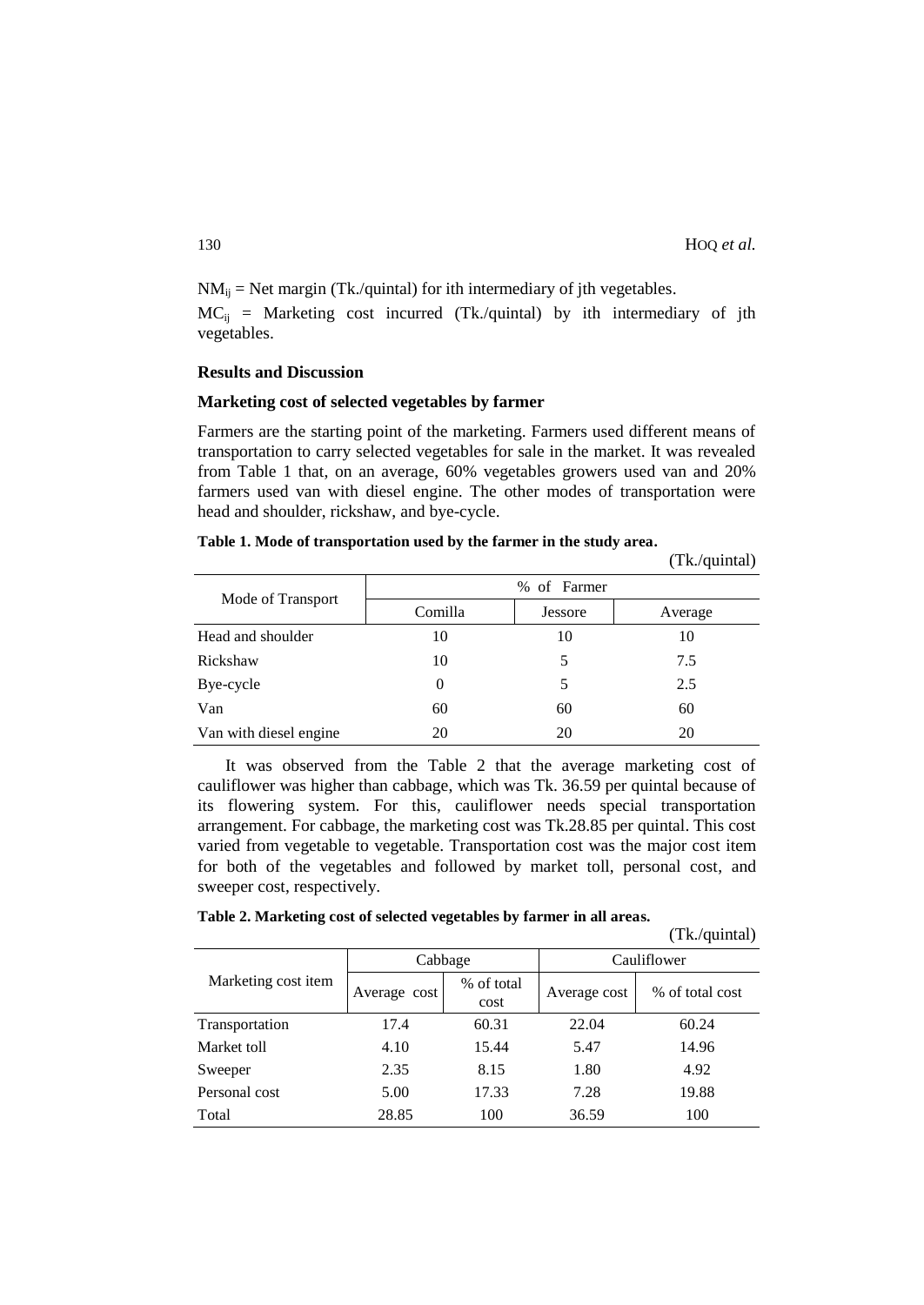### **Marketing chain**

Marketing chain is the alternative root of products flow from producers to consumers (Khols and Uhl, 1980). In the study areas, selected winter vegetables are moved from producer to consumer in the different markets through different intermediaries, such as Faria, Beparies, Arathdar, Paiker, and retailers (Both rural and urban). According to the transacted volume of the selected winter vegetables and participations of the intermediaries in the channel, seven major channels were identified in the study areas.

| Table 3. Major marketing chain of selected vegetables. |  |  |
|--------------------------------------------------------|--|--|
|                                                        |  |  |

|    | Marketing chain                                                                                                                                                                                            | Percent of product<br>run | Rank |
|----|------------------------------------------------------------------------------------------------------------------------------------------------------------------------------------------------------------|---------------------------|------|
| 1. | Farmer $\rightarrow$ Local Traders (Faria) $\rightarrow$ Bepari $\rightarrow$ Aratdar<br>$(urban) \rightarrow Retailer (urban) \rightarrow Consumer$                                                       | 39.60                     | I    |
| 2. | Farmer $\rightarrow$ Bepari $\rightarrow$ Aratdar (urban) $\rightarrow$ Retailer (urban)<br>$\rightarrow$ Consumer                                                                                         | 25.40                     | П    |
| 3. | $Farrmer \rightarrow Local Traders (Faria) \rightarrow Bepari \rightarrow Retailer$<br>$(rural) \rightarrow Consumer$                                                                                      | 18.25                     | Ш    |
| 4. | $\text{Farmer}\rightarrow \text{Local Traders}$ (Faria) $\rightarrow \text{Bepari}\rightarrow \text{Aradar}$<br>$(rural) \rightarrow Aratdar (urban) \rightarrow Retailer (urban) \rightarrow$<br>Consumer | 7.17                      | IV   |
| 5. | $\text{Farmer}\rightarrow\text{Bepari}\rightarrow\text{Arad}$ (rural) $\rightarrow\text{Arad}$ (urban)<br>$\rightarrow$ Retailer (urban) $\rightarrow$ Consumer                                            | 5.83                      | V    |
| 6. | Farmer $\rightarrow$ Retailer (rural) $\rightarrow$ Consumer                                                                                                                                               | 3.00                      | VI   |
| 7. | $Farner \rightarrow Consumer$                                                                                                                                                                              | 0.75                      | VII  |
|    |                                                                                                                                                                                                            | 100                       |      |

## **Marketing costs and margins of selected vegetables**

The cost of marketing represents the cost of performing the various marketing functions and operations by various agencies involved in the marketing process (Kohls and Uhl, 1980). In other words, the costs, which are incurred to move the product from producers to consumers, are ordinarily known as marketing cost.

## **Marketing cost of selected vegetables by local traders (Faria)**

Table 4 shows the marketing costs of local traders (Faria) of two vegetables. Transportation, loading, unloading, market toll, rent, entertainment, telephone, and mobile phone cost were the major cost items of the local traders (Faria). The average marketing cost of cabbage and cauliflower were Tk.49.24 and Tk.54.40 per quintal, respectively, by the local traders (Faria). Among the cost items, transportation cost was the highest for each vegetable. Local traders (Faria)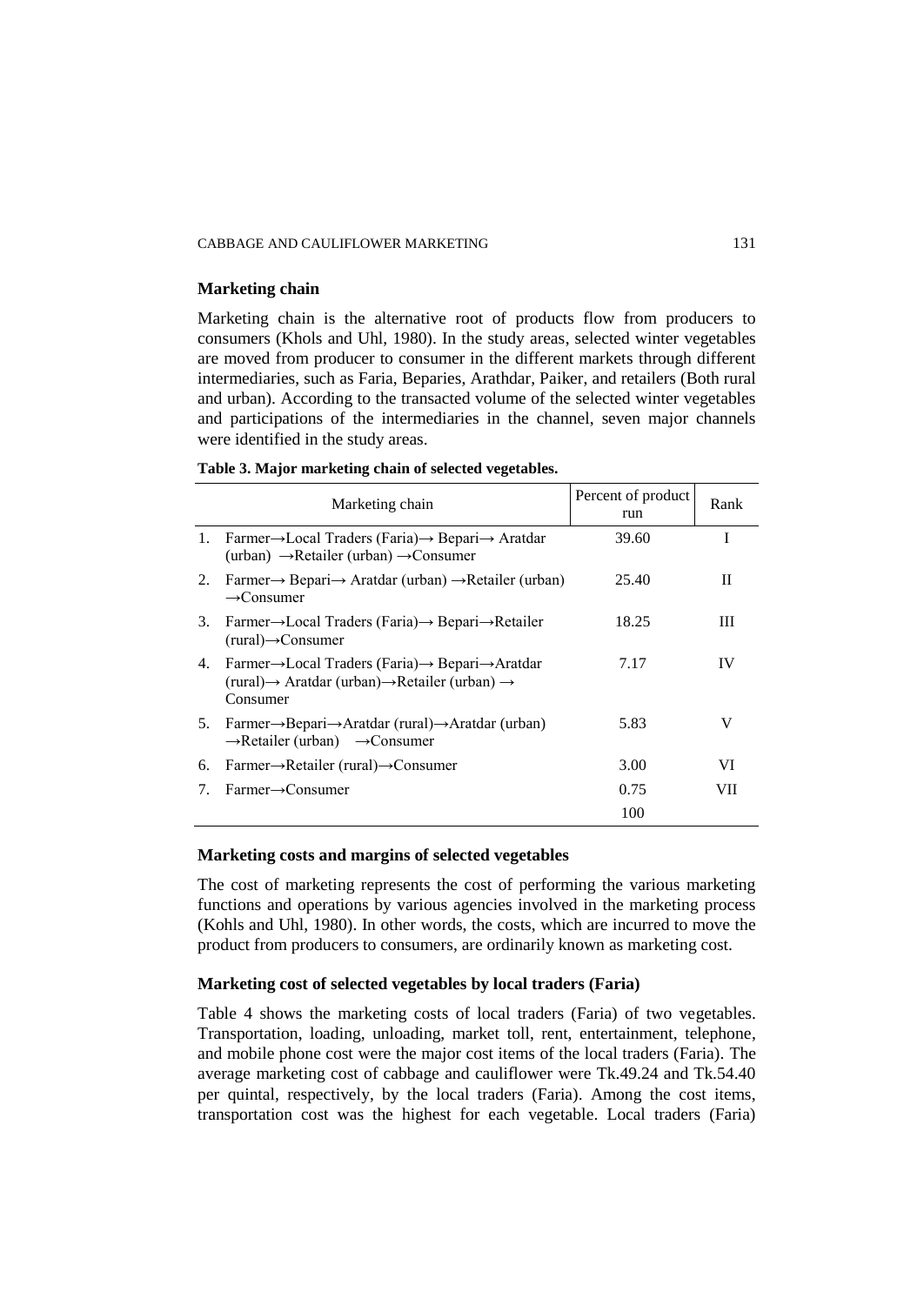incurred the highest marketing cost in the case of cauliflower marketing due to its perishable nature.



**Fig. 1. Marketing chain of selected winter vegetables.**

| Table 4. Marketing cost of selected vegetables by local traders (Faria) in all area. |  |              |
|--------------------------------------------------------------------------------------|--|--------------|
|                                                                                      |  | (Tk/quintal) |

| Marketing cost item   | Cabbage |                                | Cauliflower  |                 |  |
|-----------------------|---------|--------------------------------|--------------|-----------------|--|
|                       |         | Average cost   % of total cost | Average cost | % of total cost |  |
| Transportation        | 17.42   | 35.37                          | 20.70        | 38.05           |  |
| Loading $&$ unloading | 12.70   | 25.79                          | 13.60        | 25.00           |  |
| Market toll           | 6.85    | 13.90                          | 7.08         | 13.01           |  |
| Rent                  | 7.45    | 15.13                          | 7.75         | 14.25           |  |
| Entertainment         | 3.80    | 7.72                           | 4.00         | 7.35            |  |
| Telephone/Mobile      | 1.03    | 2.08                           | 1.28         | 2.34            |  |
| Total                 | 49.24   | 100.00                         | 54.40        | 100.00          |  |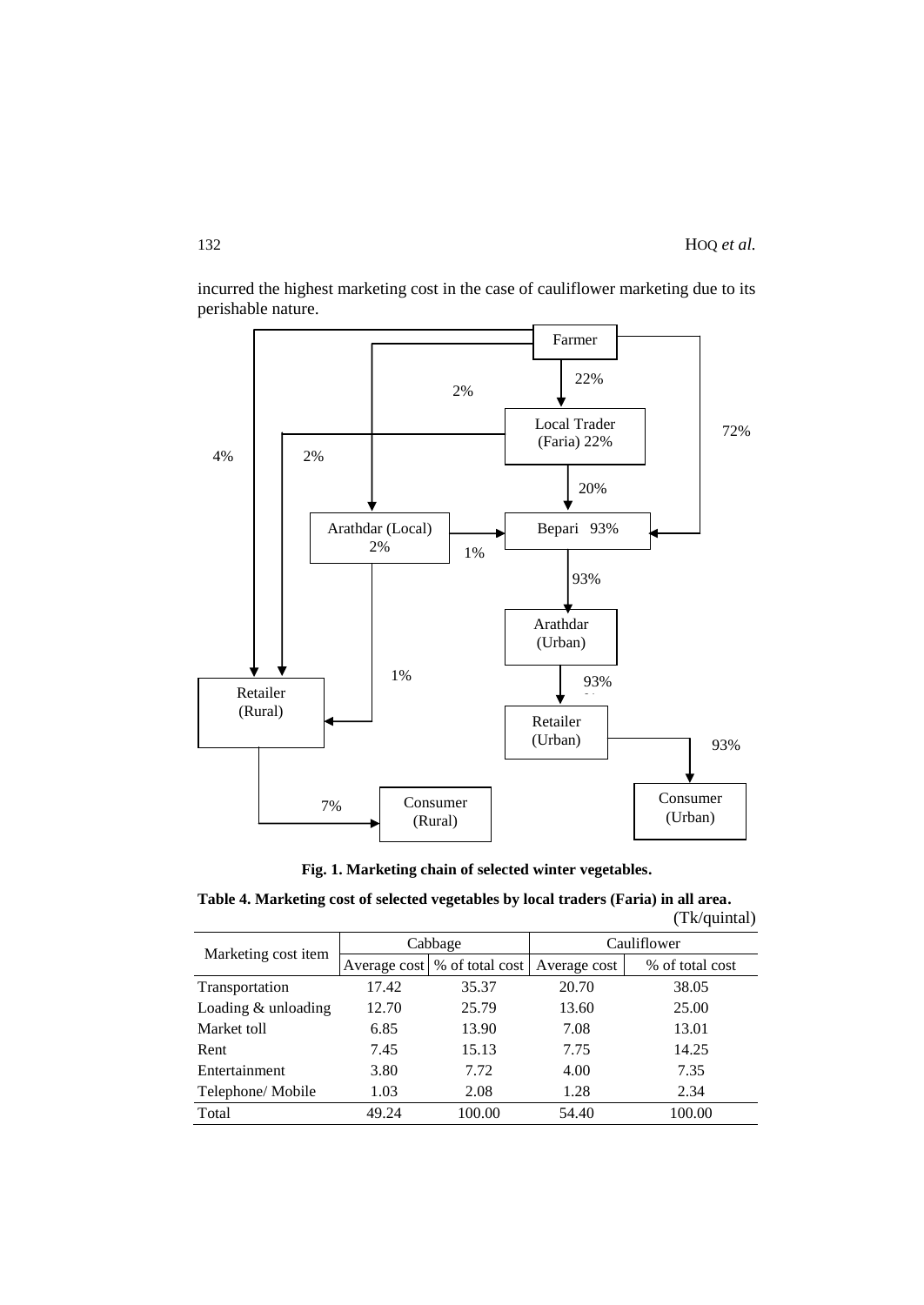## **Marketing cost of selected vegetables by Bepari**

Table 5 shows the marketing cost of Bepari of two vegetables in all areas. Beparies incurred the highest marketing cost than other intermediaries due to their large business volume and transportation cost. The average marketing cost of cabbage and cauliflower were Tk.212.74 and Tk.219.87 per quintal, respectively. The average marketing costs of cauliflower was higher than cabbage due to it perishable nature. Transportation cost was the major cost item of Beparies which covered about 44% of the total marketing cost. It followed by commission charge, spoilage and damage, packaging, loading and unloading in case of all selected vegetables. Other cost items were market toll, rent, mobile phone cost, personal expenses, subscription etc.

|                                    |                 |                    |              | $(1.1)$ quintary   |
|------------------------------------|-----------------|--------------------|--------------|--------------------|
|                                    |                 | Cabbage            | Cauliflower  |                    |
| Marketing cost item                | Average<br>cost | % of total<br>cost | Average cost | % of total<br>cost |
| Transportation                     | 93.25           | 43.83              | 95.85        | 43.59              |
| Loading $&$ unloading              | 10.89           | 5.12               | 12.61        | 5.74               |
| Packaging                          | 12.43           | 5.84               | 13.30        | 6.05               |
| Spoilage and damage                | 15.38           | 7.23               | 17.45        | 7.94               |
| Market toll                        | 8.50            | 4.00               | 7.79         | 3.54               |
| Rent                               | 9.40            | 4.42               | 9.60         | 4.37               |
| Arathder (commission)              | 45.00           | 21.15              | 43.50        | 19.78              |
| Telephone/Mobile phone cost        | 3.20            | 1.50               | 3.02         | 1.37               |
| Entertainment/Personal<br>expenses | 9.75            | 4.58               | 10.57        | 4.81               |
| Subscription                       | 4.95            | 2.33               | 6.18         | 2.81               |
| Total                              | 212.74          | 100.00             | 219.87       | 100.00             |

| Table 5. Marketing cost of selected vegetables by Bepari in all area. |  |  |
|-----------------------------------------------------------------------|--|--|
|                                                                       |  |  |

(Tk./quintal)

#### **Marketing cost of selected vegetables by retailer (Urban)**

Marketing cost of the retailers (Urban) is shown in the following Table (Table 6). Commission to the Arathdar was the major cost item of the urban retailer which constituted 36% of the total cost of all selected vegetables. The next highest cost items were transportation, spoilage and damage, loading and unloading, possession rent, entertainment, shopping bag, electricity, and telephone/mobile cost for the retailer (Urban). Retailer (Urban) incurred the highest cost in cauliflower marketing which was encounted for Tk.176.20 per quintal and Tk.168.32 for cabbage per quintal.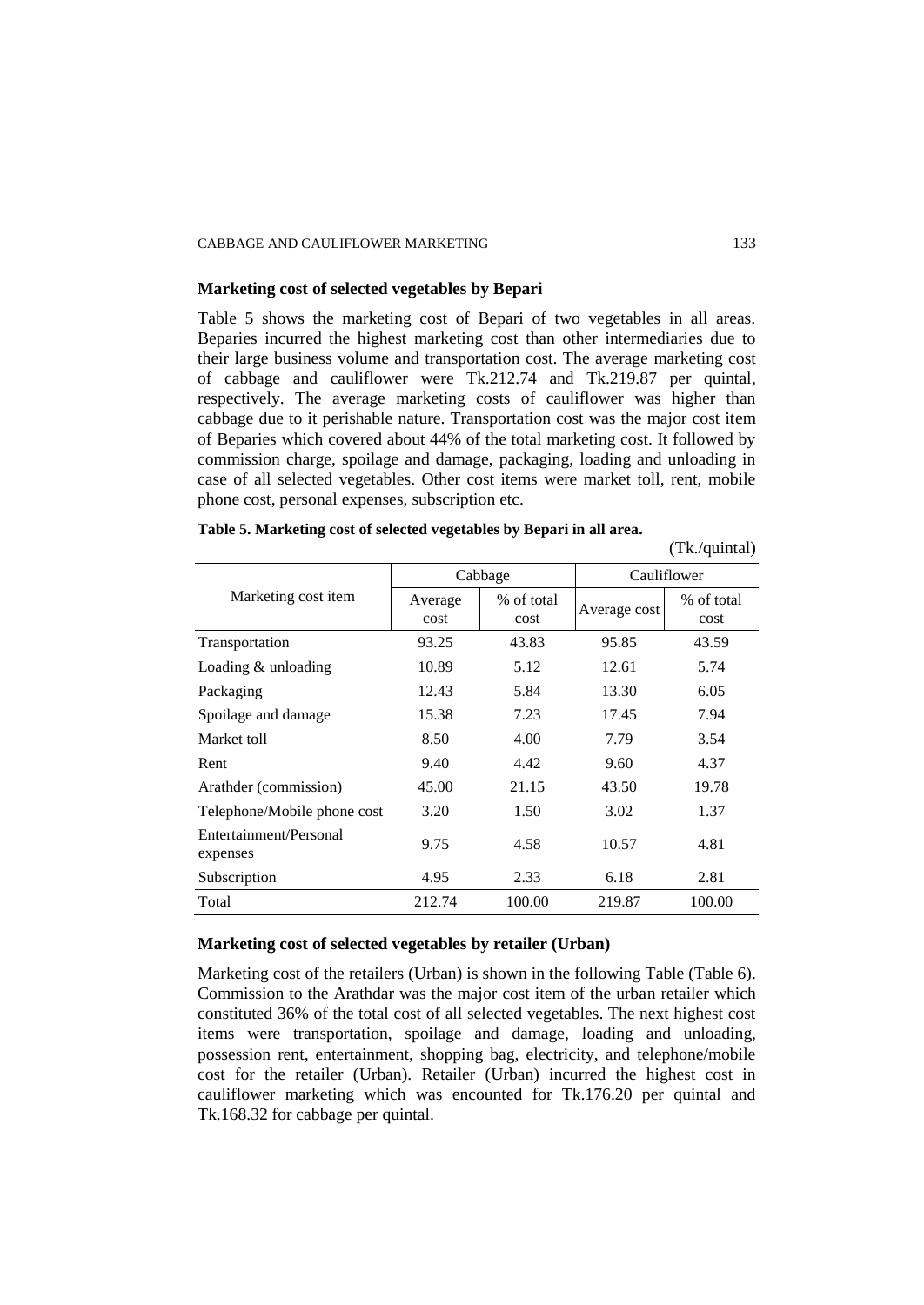|                       |            |                       |            | (Tk./quintal)      |  |
|-----------------------|------------|-----------------------|------------|--------------------|--|
|                       |            | Cabbage               |            | Cauliflower        |  |
| Marketing cost item   | Cost (Tk.) | of total cost<br>$\%$ | Cost (Tk.) | of total cost<br>% |  |
| Transportation        | 52.90      | 31.43                 | 53.55      | 30.39              |  |
| Loading and unloading | 13.20      | 7.84                  | 12.10      | 6.87               |  |
| Commission            | 60.60      | 36.00                 | 64.60      | 36.66              |  |
| Spoilage and damage   | 26.18      | 15.55                 | 30.28      | 17.19              |  |
| Possession rent       | 9.49       | 5.64                  | 9.49       | 5.39               |  |
| Electricity           | 0.85       | 0.50                  | 0.82       | 0.47               |  |
| Shopping bag          | 1.35       | 0.80                  | 1.56       | 0.89               |  |
| Entertainment         | 3.25       | 1.93                  | 3.10       | 1.76               |  |
| Telephone/mobile      | 0.50       | 0.30                  | 0.70       | 0.40               |  |
| Total                 | 168.32     | 100.00                | 176.20     | 100.00             |  |

## **Table 6. Marketing cost of retailer (Urban).**

## **Marketing cost of selected vegetables by retailer (Rural)**

Marketing cost of retailer (Rural) in two areas was depicted in Table 7. It was revealed from the study that per quintal average marketing cost was Tk.72.71 for cauliflower, which was higher than cabbage. Among all the cost items, spoilage and damage cost is the highest which constituted about 42-46% of the total marketing cost because of selling small amount during long period. The next highest cost items were the loading and unloading, transportation, possession rent, entertainment, shopping bags, etc., respectively.

|  | Table 7. Marketing cost of selected vegetables by retailer (rural) in all area. |  |
|--|---------------------------------------------------------------------------------|--|
|--|---------------------------------------------------------------------------------|--|

(Tk./quintal)

|                       | Cabbage      |                 | Cauliflower  |                 |
|-----------------------|--------------|-----------------|--------------|-----------------|
| Marketing Cost item   | Average cost | % of total cost | Average cost | % of total cost |
| Transportation        | 10.89        | 18.04           | 12.90        | 17.73           |
| Loading $&$ unloading | 11.92        | 19.75           | 13.75        | 18.91           |
| Possession rent       | 7.70         | 12.76           | 7.70         | 10.59           |
| Electricity           | 0.7          | 1.16            | 0.70         | 0.96            |
| Spoilage and damage   | 25.65        | 42.50           | 33.31        | 45.81           |
| Entertainment         | 1.625        | 2.69            | 1.93         | 2.65            |
| Telephone/Mobile cost | 0.6          | 0.99            | 0.73         | 1.00            |
| Shopping bags         | 1.28         | 2.11            | 1.70         | 2.34            |
| Total                 | 60.36        | 100.00          | 72.71        | 100             |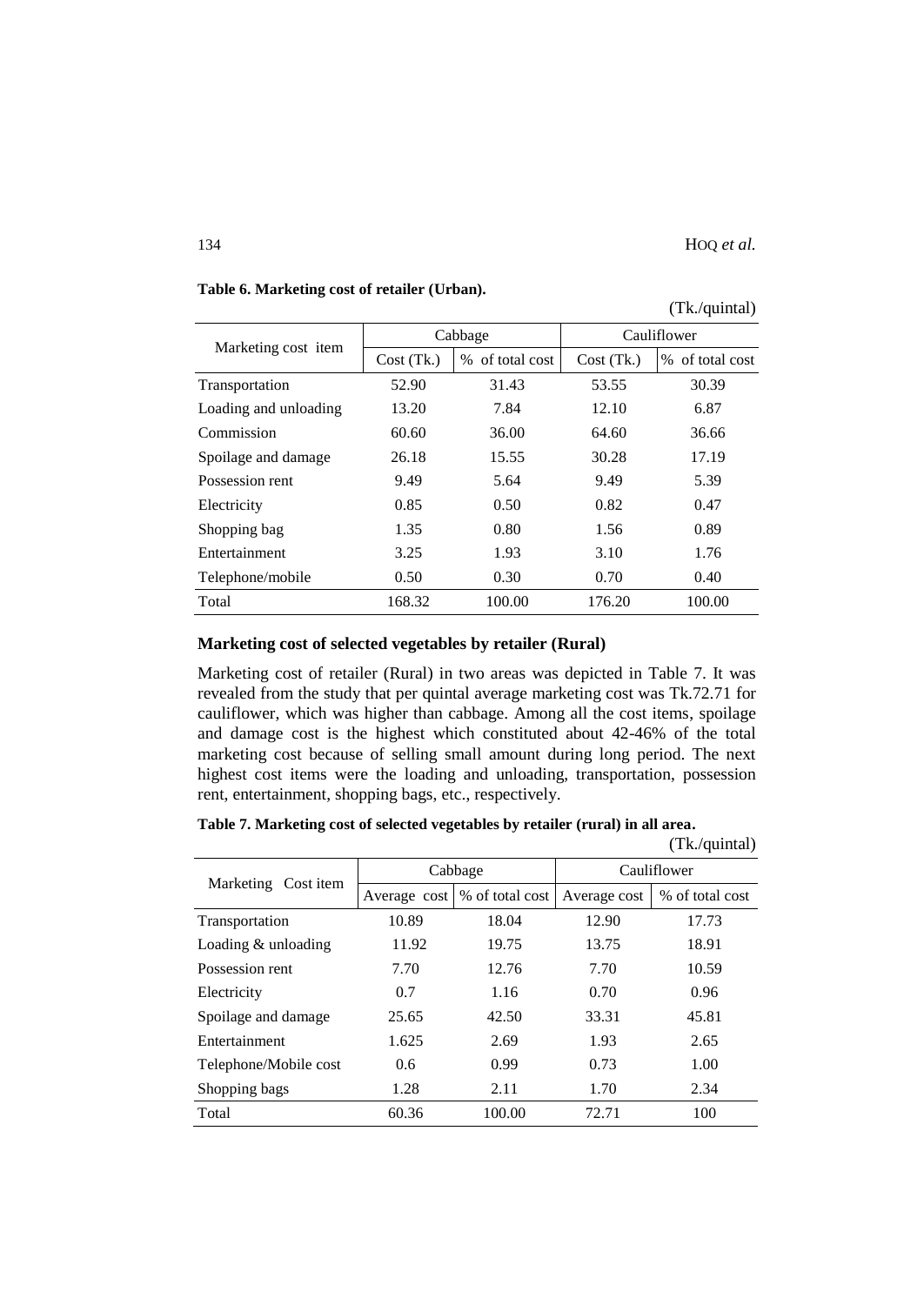#### **Marketing cost of Arathdar**

Arathdar is the commission agent who has a fixed establishment and operates between Bepari and retailers or between farmer and Paiker or between Bepari and Paiker. That is why their cost items differ from the other intermediaries and their marketing cost is shown in Table 8. They take commission from both Beparies and urban retailers but generally, they do not follow any standard rule to take commission. The total marketing cost of Arathdar for two vegetables was found Tk.50.62 per quintal. Wages and salaries to the employee was the major cost item found among the cost item which constituted 55.31% of the total cost.

|                                     |              | (Tk./quintal)   |
|-------------------------------------|--------------|-----------------|
| Cost items                          | Average cost | % of total cost |
| Wages and salaries to the employees | 28.00        | 55.31           |
| Shop rent                           | 6.67         | 13.18           |
| Weighing charge                     | 8.00         | 15.80           |
| Sweeper                             | 0.14         | 0.28            |
| Personal expenses/Entertainment     | 6.11         | 12.07           |
| Electricity cost                    | 1.10         | 2.17            |
| Mobile/Telephone                    | 0.60         | 1.19            |
| Total                               | 50.62        | 100.00          |

#### **Table 8. Marketing cost of Arathdar.**

## **Marketing margin**

Generally marketing margin is the difference between the price paid by the consumer and price received by the producers. Marketing margin has two components marketing cost and net margin or profit. In broad sense, marketing margin is the difference between what is paid by the consumer and what is received by the producer. It is the price of all utility adding activities and functions that are performed by the intermediaries (Kohls and Uhl, 1980).

## **Marketing margin of cabbage:**

It was revealed from Table 9 that net margin or profit of the local traders (Faria), Bepari, retailer (Urban), and retailer (Rural) was Tk.34.00, Tk.100.00, Tk.108.52, and Tk.64.14 per quintal, respectively. The net margin of retailer (Urban) was the highest, which was Tk.108.52 per quintal followed by Bepari, retailer (Rural) and local traders (Faria).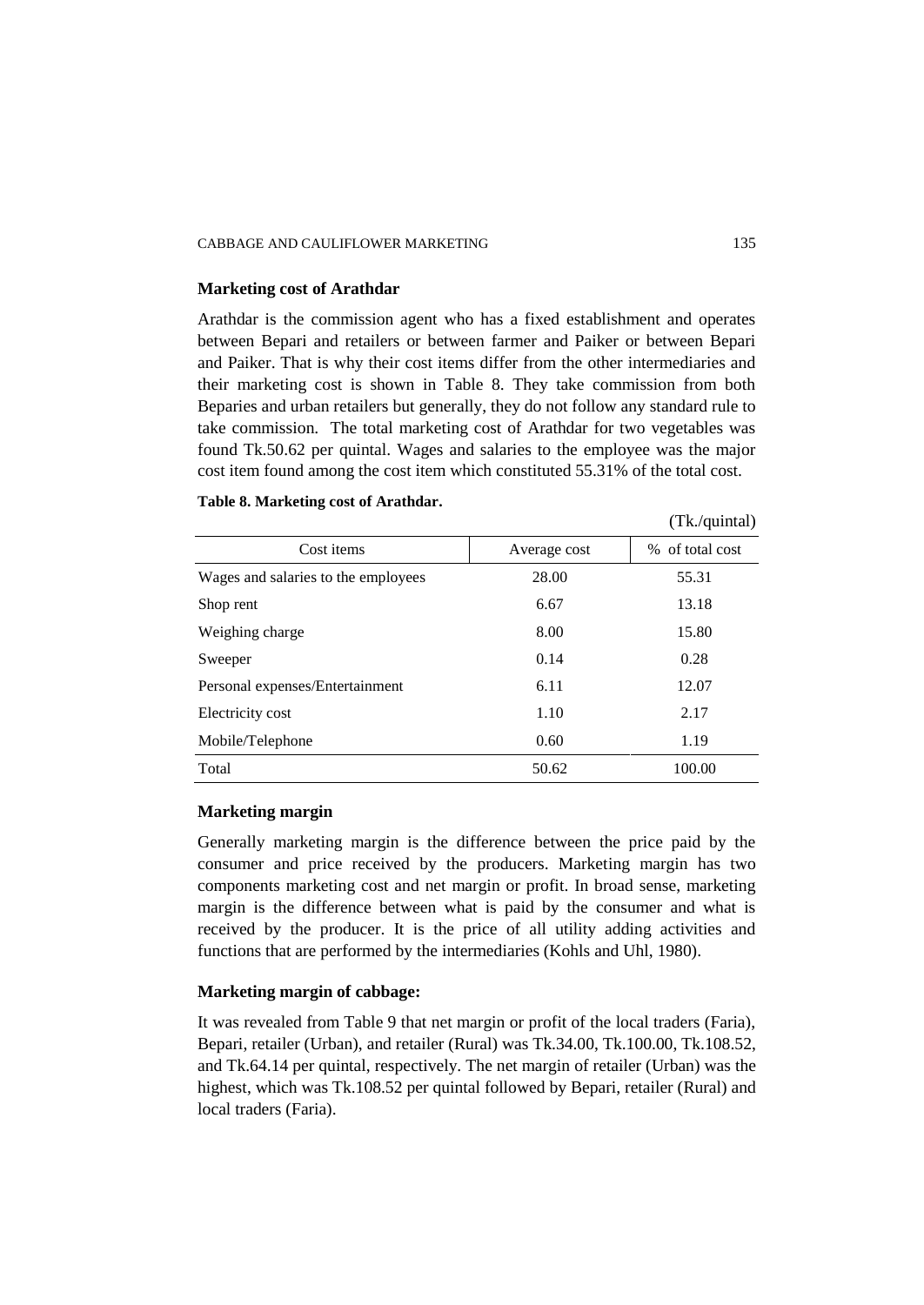|                                   |             |                   |                     |                   | (Tk./quintal) |
|-----------------------------------|-------------|-------------------|---------------------|-------------------|---------------|
| Types of<br><b>Intermediaries</b> | Sales price | Purchase<br>price | Marketing<br>margin | Marketing<br>cost | Net margin    |
| Farmer                            | 710.00      | 0                 | $\theta$            | $\Omega$          | 0             |
| Faria                             | 793.24      | 710.00            | 83.24               | 49.24             | 34.00         |
| Bepari                            | 1105.98     | 793.24            | 312.74              | 212.74            | 100.00        |
| Retailer (urban)                  | 1382.82     | 1105.98           | 276.84              | 168.32            | 108.52        |
| Retailer (rural)                  | 720.00      | 844.50            | 124.50              | 60.36             | 64.14         |

**Table 9. Marketing margin of cabbage for different intermediaries.**

## **Marketing margin of cauliflower**

The net margin or profit of the local traders (Faria), Bepari, retailer (Urban), and retailer (Rural) was Tk.55.60, Tk.101.88, Tk.130.09, and Tk.65.49 per quintal, respectively. Net margin is also highest for retailer (Urban) in case of cauliflower marketing, which was Tk.130.09 per quintal. The next highest margin was received by Bepari, retailer (Rural), and local traders (Faria) (Table 10).

|  |  |  |  | Table 10. Marketing margin of cauliflower for different intermediaries. |
|--|--|--|--|-------------------------------------------------------------------------|
|  |  |  |  |                                                                         |

|                                   |             |                   |                     |                   | (Tk./quintal) |
|-----------------------------------|-------------|-------------------|---------------------|-------------------|---------------|
| Types of<br><b>Intermediaries</b> | Sales price | Purchase<br>price | Marketing<br>margin | Marketing<br>cost | Net margin    |
| Farmer                            | 912.00      | 0                 | 0                   | $\theta$          | 0             |
| Faria                             | 1022.00     | 912.00            | 110.00              | 54.40             | 55.60         |
| Bepari                            | 1343.75     | 1022.00           | 321.75              | 219.87            | 101.88        |
| Retailer (Urban)                  | 1650.66     | 1343.75           | 306.91              | 176.82            | 130.09        |
| Retailer (Rural)                  | 992.00      | 1130.20           | 138.20              | 72.71             | 65.49         |

# **Marketing margin of Arathdar**

Arathdars obtained more or less same profit for marketing of the two vegetables which is shown in the Table 10. The net margin of Arathdar is Tk.26.73 for cabbage and Tk.26.38 for cauliflower.

|  |  |  | Table 10. Profit of selected vegetables by Arathdar. |  |  |
|--|--|--|------------------------------------------------------|--|--|
|--|--|--|------------------------------------------------------|--|--|

| Name of vegetables | Tk./quintal      |                |            |  |  |  |
|--------------------|------------------|----------------|------------|--|--|--|
|                    | Marketing margin | Marketing cost | Net margin |  |  |  |
| Cabbage            | 77.35            | 50.62          | 26.73      |  |  |  |
| Cauliflower        | 77.00            | 50.62          | 26.38      |  |  |  |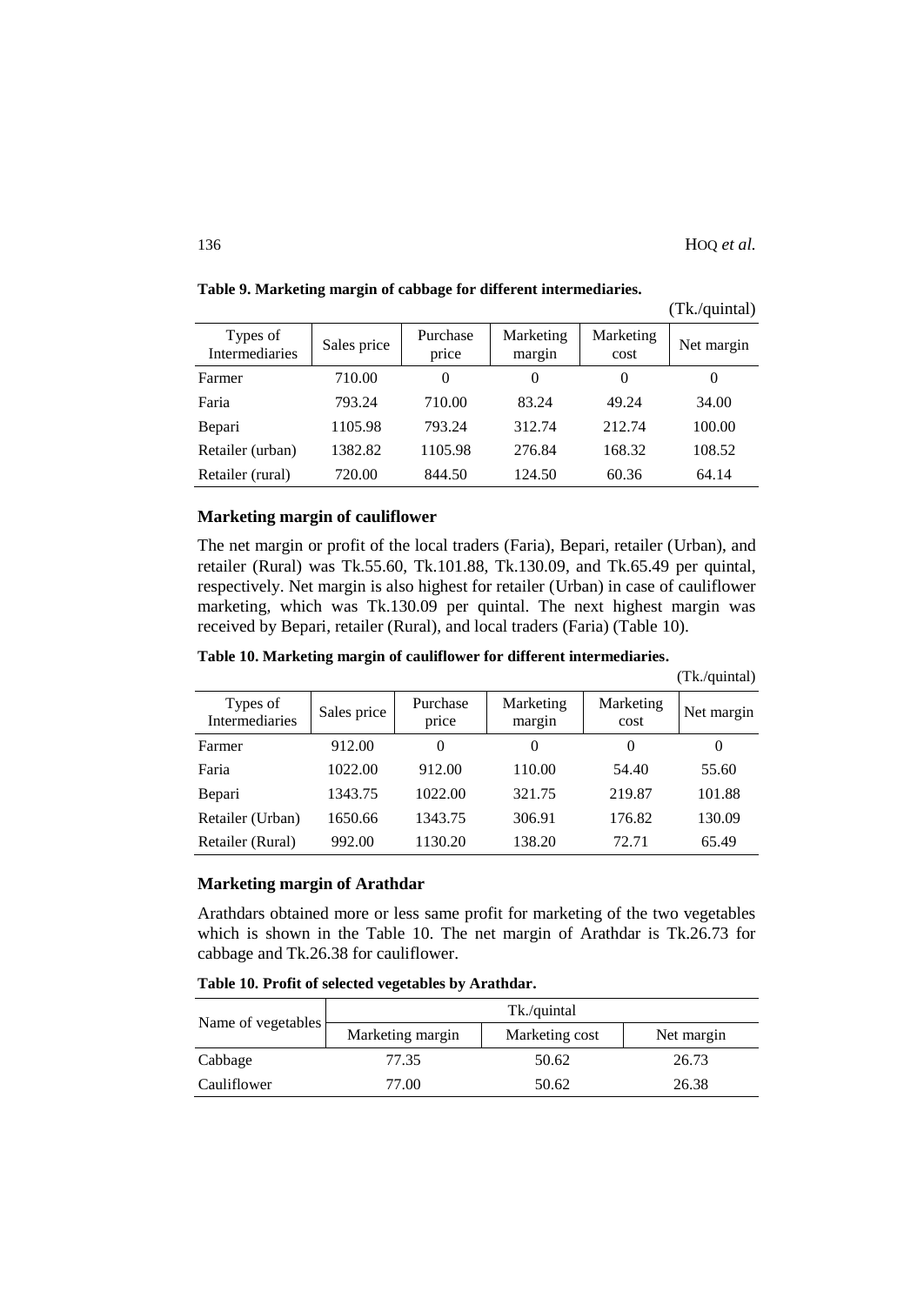# **Marketing cost (MC), Gross marketing margin (GM) and profit distribution of different intermediaries of selected vegetables**

Marketing cost (MC), Gross marketing margin (GM), and profit of different intermediaries for cabbage and cauliflower are presented in Table 11. The net margin or profit of retailer (Urban) was the highest for both of the vegetables followed by Bepari, retailer (Rural), local traders (Faria) and Arathdar.

It indicate retailer (Urban) makes highest profit because they sale small amount by keeping long time.

## **Table 11. Marketing cost (MC), gross marketing margin (GM) and profit of different intermediaries of cabbage and cauliflower.**

| Types of              |        | Cabbage |        |        | Cauliflower |        |
|-----------------------|--------|---------|--------|--------|-------------|--------|
| intermediaries        | MC     | GM      | Profit | МC     | <b>GM</b>   | Profit |
| Local traders (Faria) | 49.24  | 83.24   | 34.00  | 54.40  | 110.00      | 55.60  |
| Bepari                | 212.74 | 312.74  | 100.00 | 219.87 | 321.75      | 101.88 |
| Arathdar              | 50.62  | 77.35   | 26.73  | 50.62  | 77.00       | 26.38  |
| Retailer (Urban)      | 168.32 | 276.84  | 108.52 | 176.82 | 306.91      | 130.09 |
| Retailer (Rural)      | 60.36  | 124.50  | 64.14  | 72.71  | 138.20      | 65.49  |

# (Tk./quintal)

## **Problems and solutions of vegetable marketing**

The present study was undertaken to identify the major problems faced by farmers and intermediaries who were involved in vegetables marketing. The problems of vegetable marketing were identified based on opinion of the related parties.

**Marketing problems faced by the farmers:** Farmers faced the following problems during the marketing of vegetables.

**Table11. Marketing problem identified by the farmers.**

|                               | % of respondent (Farmers) |         |          |  |  |
|-------------------------------|---------------------------|---------|----------|--|--|
| Marketing problems            | Comilla                   | Jessore | All area |  |  |
| Inadequate storage facilities | 60                        | 76      | 68       |  |  |
| Lack of marketing facilities  | 50                        | 48      | 49       |  |  |
| Lack of market information    | 58                        | 64      | 61       |  |  |
| Dominance of intermediaries   | 66                        | 42      | 54       |  |  |

**Inadequate storage facilities:** In the study areas, there was no sufficient storage facility for keeping vegetables for the time being. So, lack of storage facility was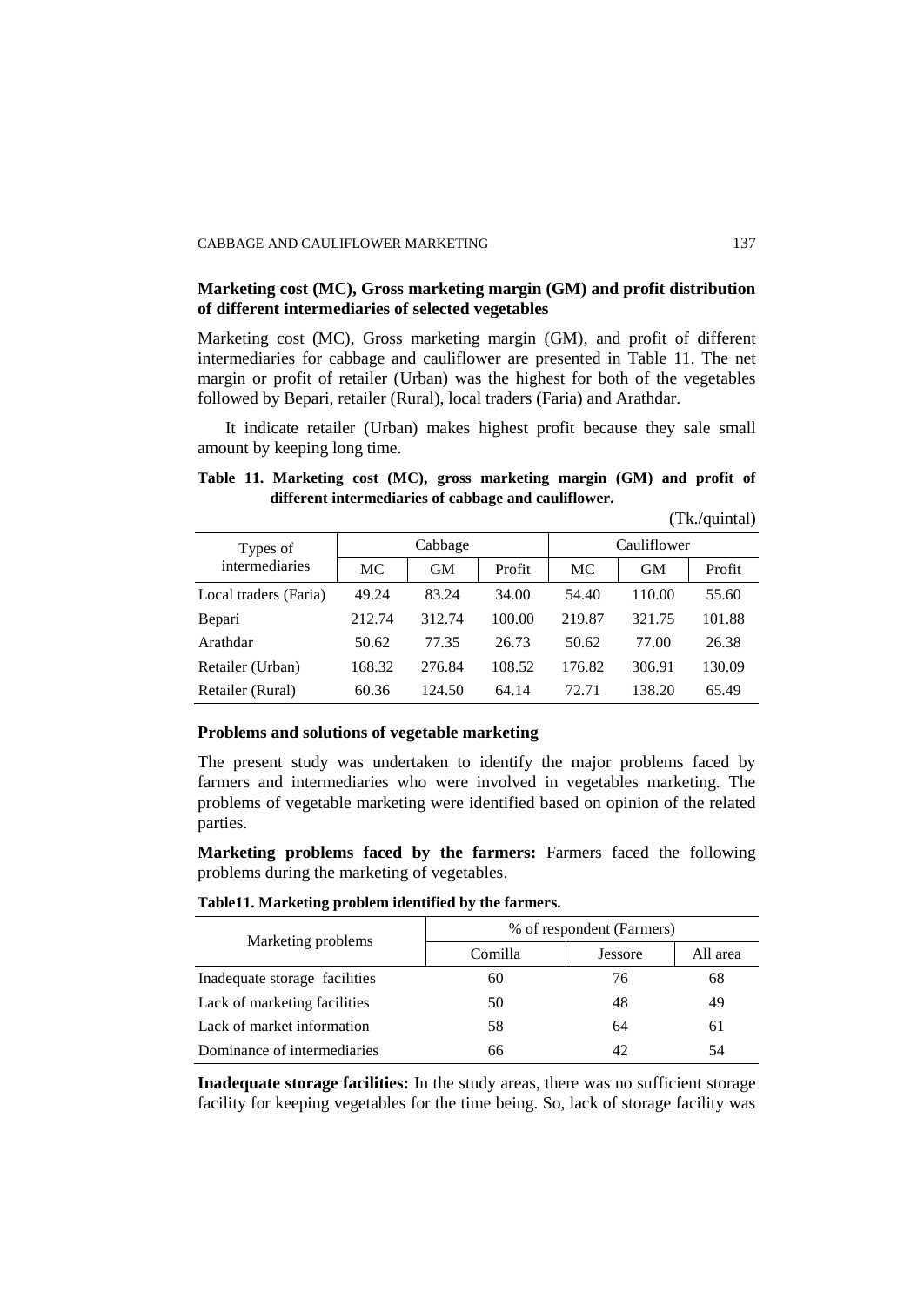a problem that caused damage of these perishable vegetables especially cabbage and cauliflower during the peak season.

Lack of marketing facilities: There was no shed to protect the farmer's vegetables from rain or sun and the farmers had to sell their produce standing in the open place. So, lack of market facilities such as pucca floor, tin shed, drainage, water supply were mentioned as problems by vegetable farmers (49%).

Lack of market information: Farmers did not get the price related information properly. As a result, they did not get fair prices of their produce as compared to terminal market. Majority of the farmers have reported the problems (61%).

**Dominance of intermediaries:** In the local markets, intermediaries were small in number but organized. Moreover, the farmers were scattered and large in number. So, intermediaries always dominated the marketing system and they were in better position in determining price than the farmers. Due to the dominance of intermediaries in the local markets, farmers compelled to sell their vegetables at a lower price. Because vegetables are highly perishable commodities. About 54% farmers reported it as a problem.

**Marketing problems faced by intermediaries:** The intermediaries were asked to mention the problems they faced in vegetables business, especially, relating to marketing. They encountered the following problems during marketing (Table 12).

|                                         | % of respondent (Traders) |         |          |  |
|-----------------------------------------|---------------------------|---------|----------|--|
| Marketing problems                      | Comilla                   | Jessore | All area |  |
| Shortage of capital                     | 50                        | 48      | 49       |  |
| Price instability                       | 62                        | 54      | 58       |  |
| Barrier to entry in the terminal Market | 64                        | 34      | 49       |  |
| Delay on ferighat                       | $\theta$                  | 70      | 35       |  |
| Weight loss and damage                  | 52                        | 60      | 56       |  |
| High amount of Charge                   | 42                        | 38      | 40       |  |

**Table 12. Marketing problem identified by the traders.**

**Shortage of capital: About** 49% intermediaries reported that inadequate capital arose as a problem to run their business smoothly. Because a Bepari had to supply 4-5 tones of vegetables per day. So, it required huge amount of capital. For this Beparies always had to depend on Arathdars for their capital support.

Price instability: Price instability was one of the major problems of the intermediaries. Because price varied different times within a day. Because of price instability the intermediaries got lower profit.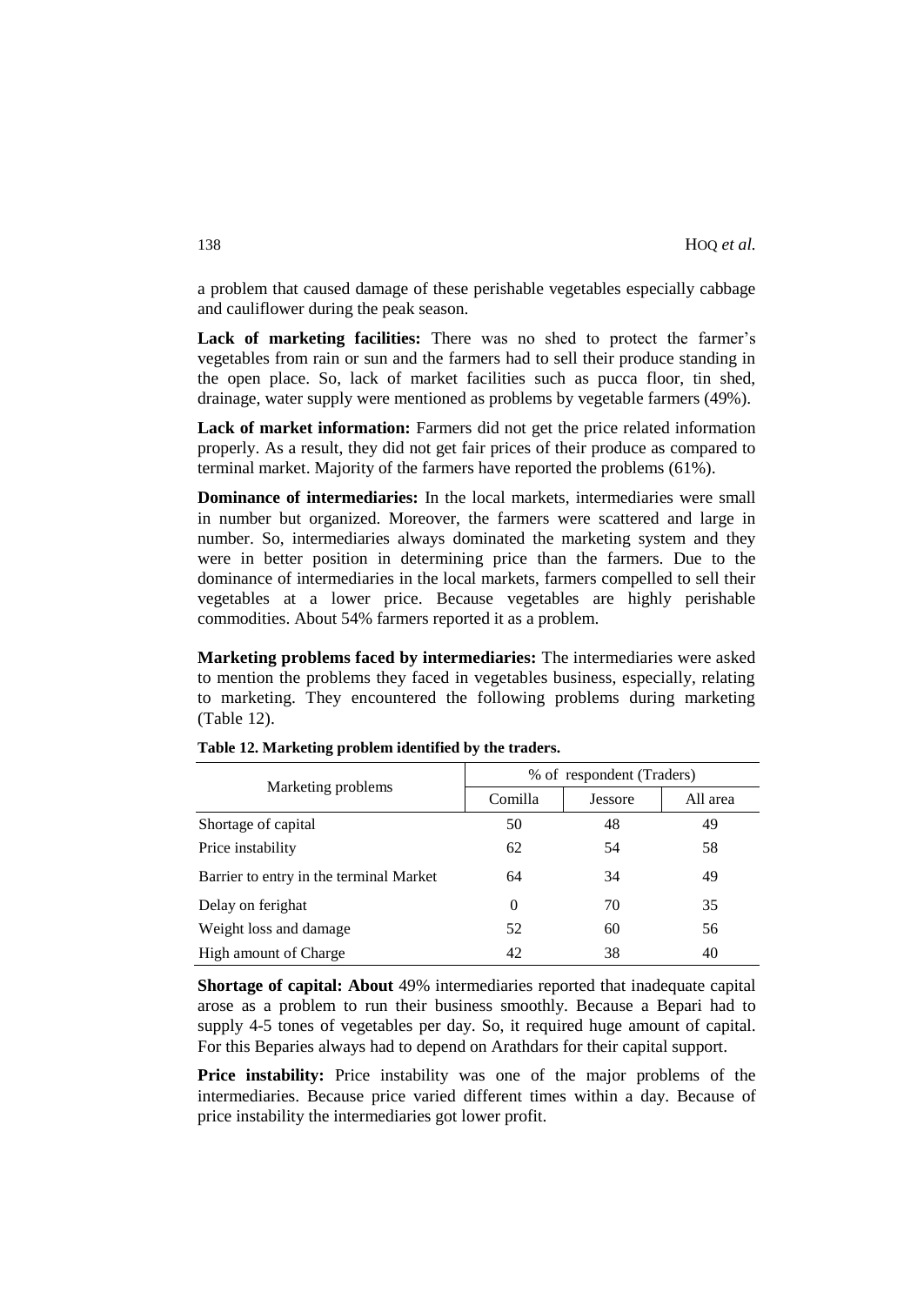**Barrier to entry in the terminal market:** About 49% of the intermediaries (Bepari) reported that they cannot enter terminal market properly due to excessive formalities, such as traffic police create hamper if they fail to enter in the city within 8.00 p.m. As a result, they have to wait a long in the road side for the permission of traffic police.

**Delay on ferryghat:** The intermediaries (35%) of Jessore reported that they have to wait a long in the ferighat to send their vegetables in the Dhaka city due to lack of sufficient ferry. As a result, spoilage and damage largely depends on the unavailability of ferry.

**Weight loss and damage:** Weight loss and damage were major problem of the intermediaries (56%). Grading, packing, and transportation reduced the marketed volumes by weight loss and damage. It increased cost and reduced profit.

**High amount of charges:** The intermediaries (40%) reported that high amount of charges arose as a problem to run their business smoothly. They had to provide high amount of tax and toll to the market authority.

## **Conclusion**

Cabbage and cauliflower are very much perishable among the vegetables and needs immediate marketing. The aim of the study is to know the marketing chain, cost and margin of different intermediaries involved in the chain and to identify Marketing problems associated with the growers and intermediaries of cabbage and cauliflower marketing. It was revealed from the study that most of farmers used van to carry the vegetables to the market. Van and van with diesel engine were two major mode of transportation used by the farmers. Seven major marketing chains were identified of vegetables marketing in the study area. The chain Farmer→Local traders (Faria) → Bepari→ Aratdar (urban) →Retailer (urban)  $\rightarrow$  Consumer was ranked at first position. About 39.60% percent product runs through this chain. Several intermediaries were involved in studied vegetables marketing and marketing cost was incurred by these intermediaries for different marketing functions. Beparies incurred the highest marketing cost than other intermediaries due to their large business volume. Marketing cost of cauliflower was higher than that of cabbage because it was more perishable than cabbage. A good amount of marketing margin was added by all kinds of intermediaries involved in the cabbage and cauliflower marketing. The net marketing was the highest for retailer (Urban) and the lowest for Arathdar. Transportation and commission charge were the major cost items both for Bepari and retailer (Urban) in the marketing of two vegetables. Inadequate storage facilities lack of market information and dominance of intermediaries were the major marketing problems identified by the farmers.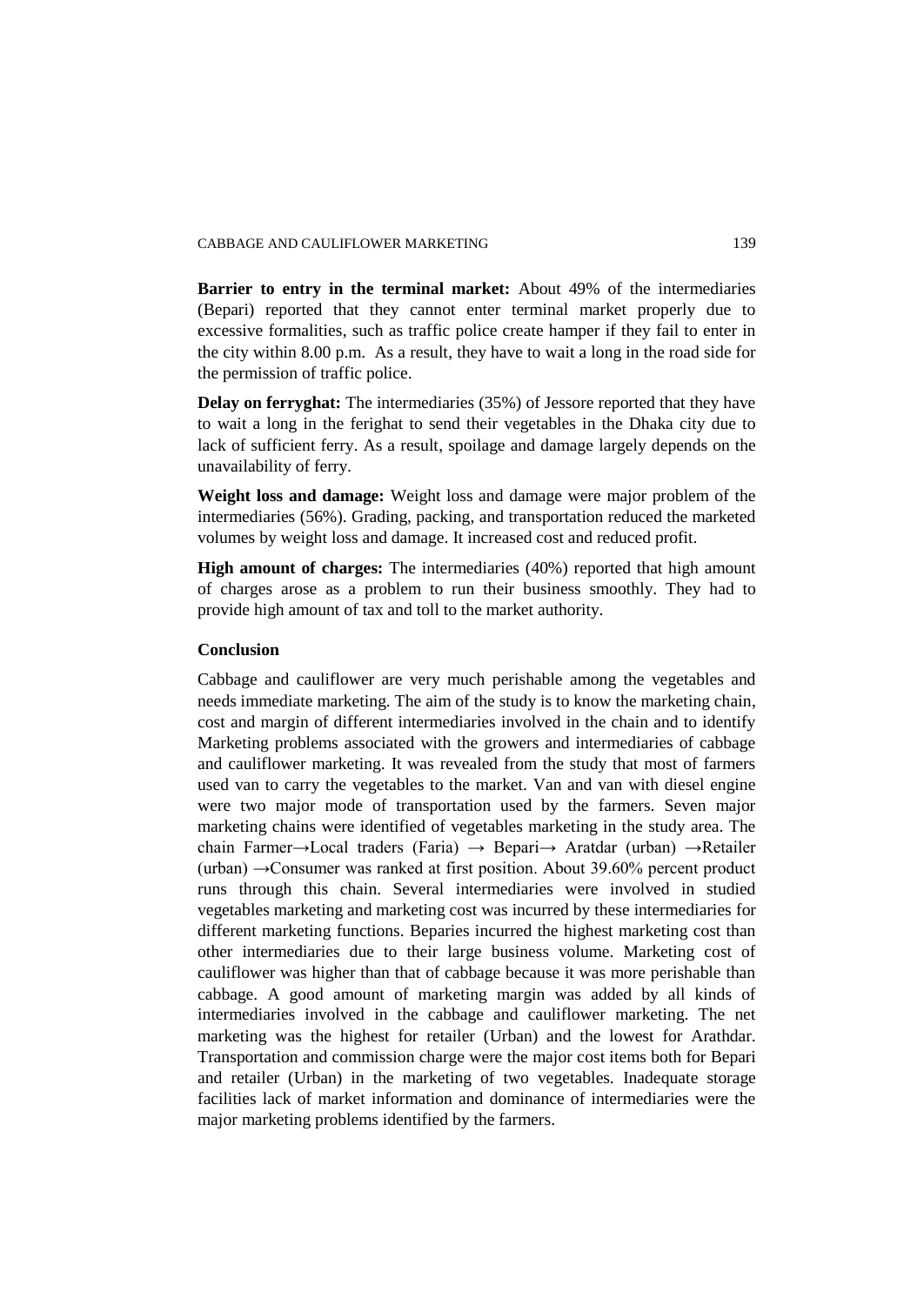# **Recommendation of the study**

Based on the findings of the study the following recommendations were made to improve the present marketing system of vegetables.

- Transportation facilities should be improved in the rural areas at least brick bedded. On the basis of priority village roads should be developed at least brick bedded road should be made so that the rickshaw, van, truck and other vehicles could move easily. It would also help reducing the transportation cost.
- Government should try to help farmers by ensuring a fair price. Farmers will increase their production if they know that there is a guaranteed price and market.
- Farmer's organization should be established which might improve the bargaining power of the farmers, enabling them to face the intermediaries and ensuring better return for their produce. In addition to these market toll should be fixed at a reasonable level.
- Institutional credit on easy terms as a measure for solution of problem of capital shortage in case of vegetables trading. There are mainly banks and other types of financial institutional such as credit unions, savings and credit cooperatives and various types of microfinance organizations.
- Payment should be made in cash. Improving ways of handling of vegetables produce is a measure to minimize product losses. Improving transportation system, grading and packaging also reduced the wastage of vegetables.
- Modern storage facilities (such as cold storage) should be developed considering the economic feasibility, cold storage may established at important assemble centre.
- Vegetables carrying vehicle should required easy access in the terminal market due to reduce spoilage and damage.
- Separate cargo ferry should be arranged in the ferryghat so that traders could easily send their products in the terminal market.

## **Foot note**

**Local traders (Faria):** Faria is a petty trader who purchases vegetables from the producer in the village or in the local market and offer the same to the bepari. Sometimes he sells his produce directly to the rural retailer or consumers.

**Bepari:** Bepari is a professional wholesale trader who make his purchase from producer at the local market, bring their consignment to the urban wholesale